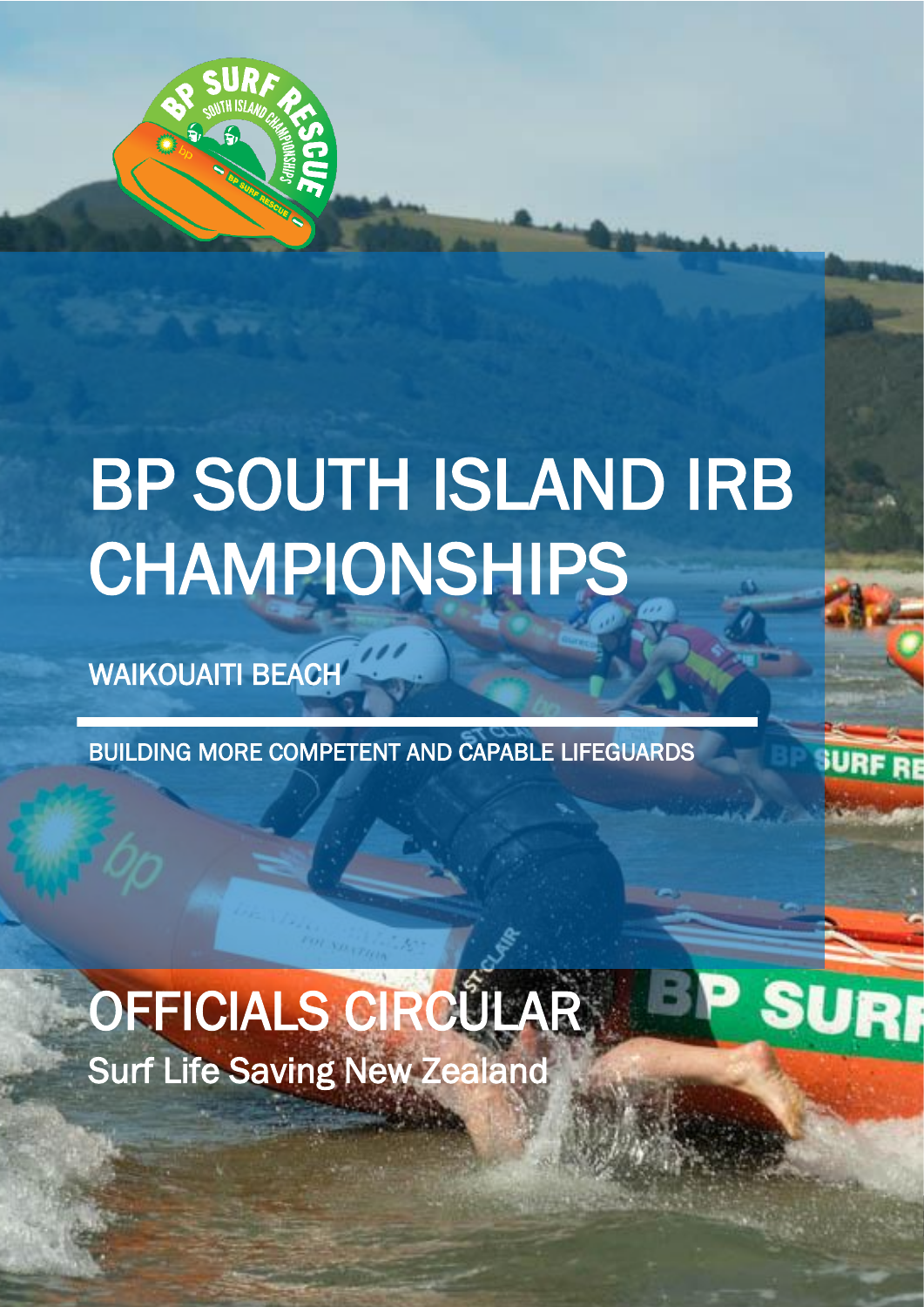

**2 Comparison SURF LIFE SAVING Circular** 

# Event Overview

The BP South Island IRB Championships has a proud history of being filled with hard, fast, and action-packed racing. The third largest Inflatable Rescue Boat racing competition on the Surf Life Saving calendar, crews from throughout the country will line up to showcase their surf skills, fitness and experience amongst their pairs.

The competition includes several events, requiring varying levels of technical skill and physical fitness. With surf and weather conditions constantly changing, the competition has proved to be one of the most exciting competitions of the Surf Life Saving calendar.

Located at the beautiful Waikoauiti Beach, along the picturesque Otago Coast, we invite you to celebrate the skills and experience of some of Surf Life Saving New Zealand's very best IRB Crews as they compete for their friends and against their fellow athletes.

# Officials Circular

This document provides you with all the information you need to know as an Officials at the BP South Island IRB Championships. While it contains the typical logistical information surrounding the event, it also incorporates very important details that an Officials must be aware of before attending the event.

# Important Times

#### **Friday 26 March 2021**

#### **Saturday 27 March 2021**

Fuel Distribution: 6:30am – 7:30am Start Time: 8:00am Low Tide: 9:16am – 0.3m High Tide: 3:24pm – 2.1m

Scrutineering: 10:00am – 7:00pm (Please book with Dave Hickey, 0272806420 to book a time and best location by Tuesday 23rd March)

Team Managers Meeting: 7:15pm (On the beach in the arena) Officials Meeting: 7:30am (On the beach in the arena) Prizegiving: 30 minutes after the conclusion of racing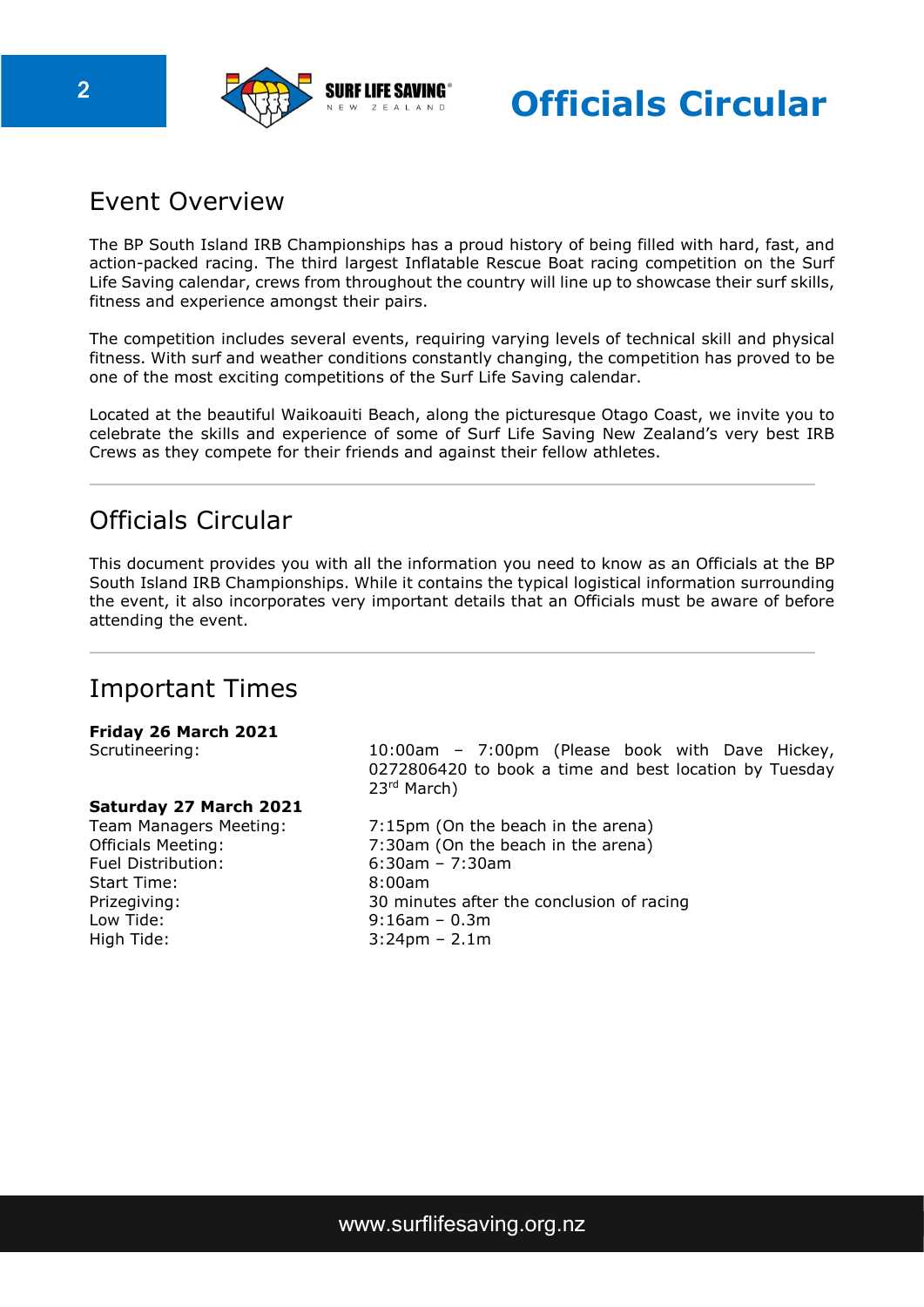

# Positions

| <b>OFFICIALS</b><br>2021 South Island IRB Championships |                      |
|---------------------------------------------------------|----------------------|
| <b>Event Manager</b>                                    | Mike Lord            |
| <b>Event Referee</b>                                    | Dave Bourke          |
| Event Safety Officer                                    | <b>Felix Cook</b>    |
| <b>Event Logistics</b>                                  | Mike Lord            |
| Scruitneer                                              | Dave Hickey          |
| Event Admin                                             | Mike Lord            |
|                                                         |                      |
| <b>Starter</b>                                          | <b>Graeme Trevor</b> |
| <b>Check Starter</b>                                    |                      |
| Marshall                                                | Myffy Roberts        |
| Chief Judge                                             | Tania Ahrens         |
| Lane Judges                                             |                      |
| 1                                                       | Doug                 |
| 2                                                       | Joel Tyndall         |
| 3                                                       | Swannee Taiawa       |
| $\overline{4}$                                          | Sean Doyle           |
| 5                                                       | Kate Jerram          |
| 6                                                       | Dave Price           |
| 7                                                       | <b>Mark Familton</b> |
| Course Judge                                            |                      |
| <b>Results Recorder</b>                                 | Luke Smith           |
| Announcer                                               | Cam Burrows          |
| <b>Fuel Distribution</b>                                | David Hickey         |
| <b>Water Safety</b>                                     | <b>Felix Cook</b>    |
| <b>First Aid</b>                                        | St John              |
| Video Judge                                             |                      |
| CAC                                                     | <b>Team Managers</b> |
| Competitor Liaison                                      | Craig Todd           |

# Event Safety

#### **Pre-Existing Medical Conditions**

All participants and officials with a pre-existing medical condition must complete and submit a 'Pre-Existing Medical Conditions Declaration' form prior to the close of entries. These forms are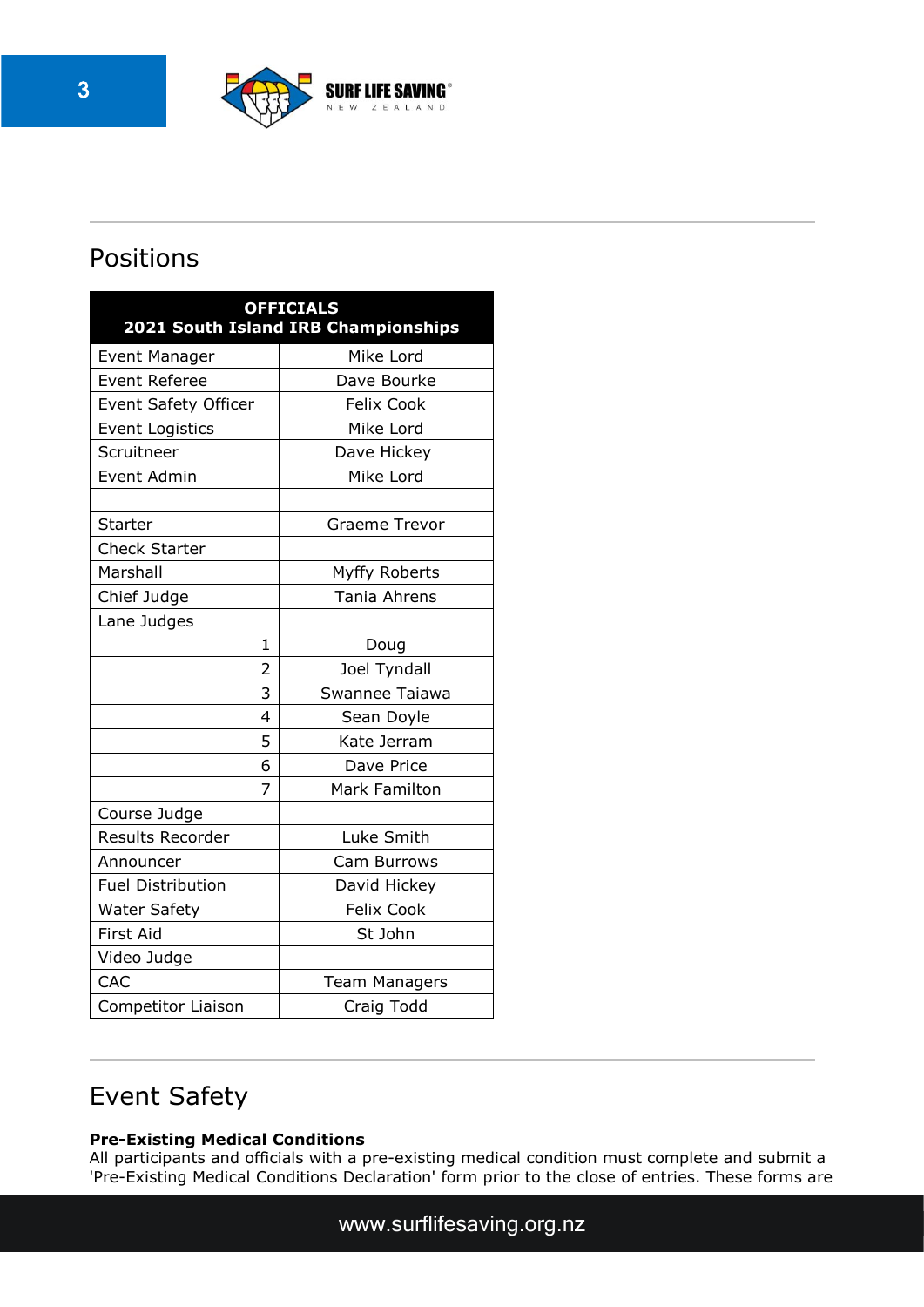

to be submitted to the Event Assistant (Scott Bicknell) by email to scott@bicknellconsultants.com. However, participants are encouraged to submit these as early as possible. Once submitted, the forms will be reviewed by SLSNZ and a decision will be made on whether a 'Competitor Waiver' form is required to be completed.

These forms are available through the website **[here](https://www.surflifesaving.org.nz/calendar/2021/march/2021-bp-surf-rescue-south-island-championships)**.

#### **Competition Safety Plan**

The Competition Safety Plan will be made available through the website **[here](https://www.surflifesaving.org.nz/calendar/2021/march/2021-bp-surf-rescue-south-island-championships)** prior to the event commencing. The document is also available for viewing in the Event Management Area during the event. The missing person at sea reflex tasking can be found in **Appendix One** of the entry circular.

#### **Parent, Guardian, Coach, Team Manager and Club Obligations**

It is the responsibility of clubs, through their coaches and manager, to ensure that each individual competitor is competent to **safely** compete in the conditions that prevail on any given day.

It is therefore the clubs responsibility to ensure that competitors who are not yet competent to compete in the prevailing conditions are withdrawn from an event rather than expose them to unnecessary risk or potential harm by encouraging or coercing competitors to compete, particularly against their will. Please refer to statement (e) of the **Agreement to be bound by the Manual** section of the **Surf Sports Competition Manual.** The Manual can be found **[here](https://www.surflifesaving.org.nz/sport/official-coach-development/officials-tool-box)**.

It is the expectation of the organisers that all clubs will only permit competent competitors to compete in an event.

#### **Warm Up on Friday 26 March 2021**

Please note that all SLSNZ rules and regulations apply on Friday 26 March 2021, as they do during the event. Please ensure compliance and follow the instructions of Event Management Staff.

#### **Return to Shore Procedure**

Situations have arisen in past events where craft and or people have been stranded on the IRB race course in the direct path of rapidly approaching IRB crews, whom are unaware of the hazard that lies ahead due to the inability to see the stranded craft/person due to sea conditions, which poses significant risk to people and craft.

The purpose of this procedure is to put in place systems to help identify these situations and immediately draw competitor's attention to the need to immediately 'throttle back' and precede with caution, in order to prevent potential collisions and harm to people and craft.

- 1. **EMC/nominated officials** Upon identifying that a person and or craft are stranded within the race arena, the following actions must be implemented as soon as practicable.
	- a. Have the starter activate the all-round RED flashing light atop of the starter pole.
	- b. Raise and wave a RED flag on shore in the affected lane, in direct line of sight of the returning IRB Driver.
	- c. Raise and wave a RED flag from an attending water safety craft.

www.surflifesaving.org.nz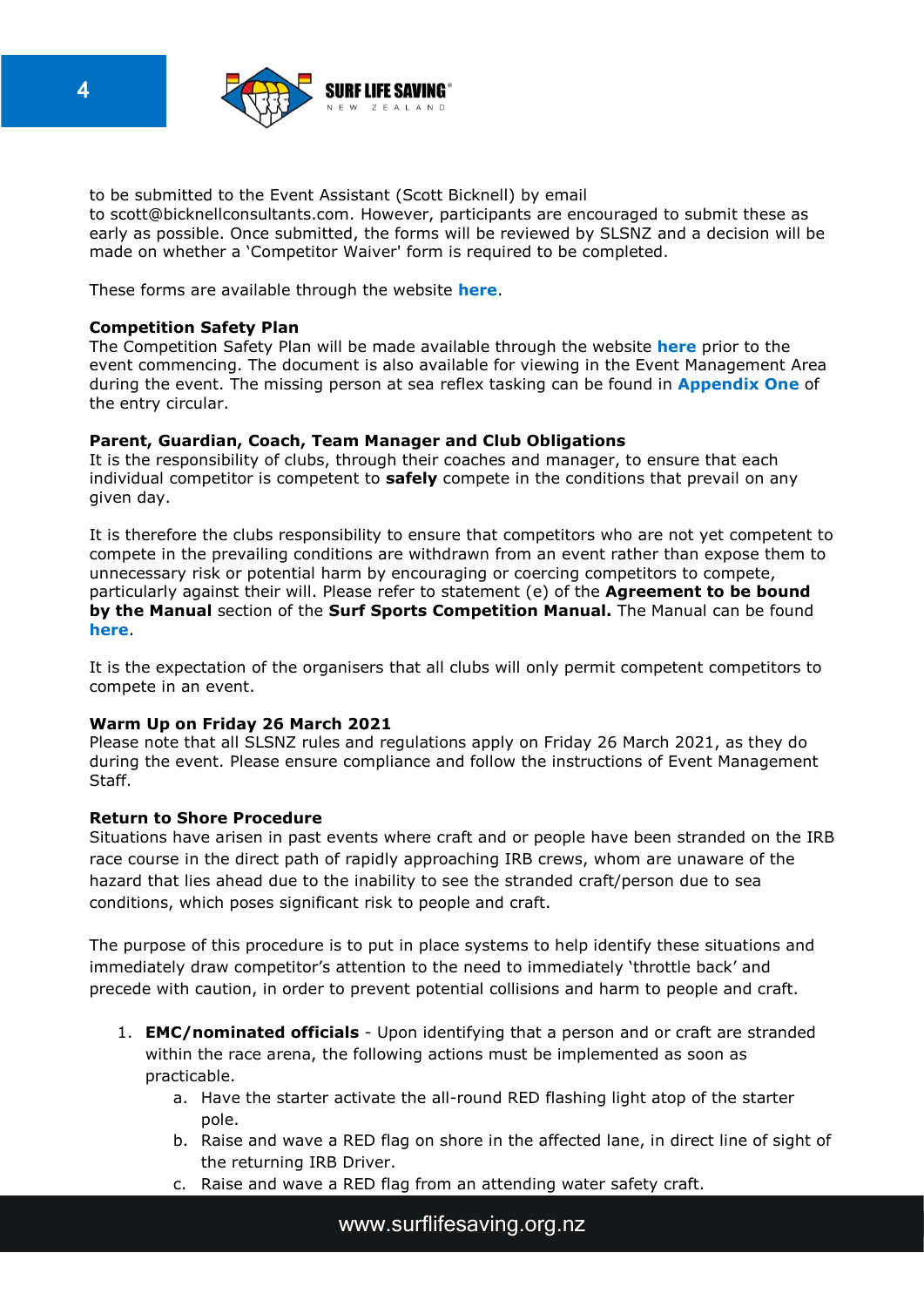

2. **Drivers –** Upon sighting the red flashing light or waving of a red flag, drivers must throttle back and proceed to shore, unless directed to provide assistance by the designated water safety crew.

# Code of Conduct

Event Management reserves the right to exclude competitors from further competition for poor or 'un-sportsperson like' behaviour. This also applies to parents, team managers, officials and supporters.

The team managers are directly responsible for the conduct of all person, from their club, attending this championship event. We encourage you to ensure that the culture you create within your team is one that embraces the values espoused by SLSNZ.

To view the SLSNZ Code of Conduct click **[here](https://www.surflifesaving.org.nz/about-us/key-documents/regulations)**.

### Communications

We are now using the SLSNZ App to push messages during events. Download the app using your apple or android apps store and down load for free. Then following the information on the poster attached with this email.

We will also be using the SLSNZ IRB [Facebook](https://www.facebook.com/groups/273321807460698) page for up to date information along with the SLSNZ [website.](https://www.surflifesaving.org.nz/calendar/2021/march/2021-bp-surf-rescue-south-island-championships)

 <https://apps.apple.com/us/app/slsnz/id1544530476> <https://play.google.com/store/apps/details?id=com.app.p9345II>

## Event Management Committee

Event Manager: Mike Lord Event Referee: Dave Bourke Event Safety Officer: Felix Cook

Mike Lord Sport Development Officer Surf Life Saving New Zealand

m 027 457 1025

e Mike.lord@surflifesaving.org.nz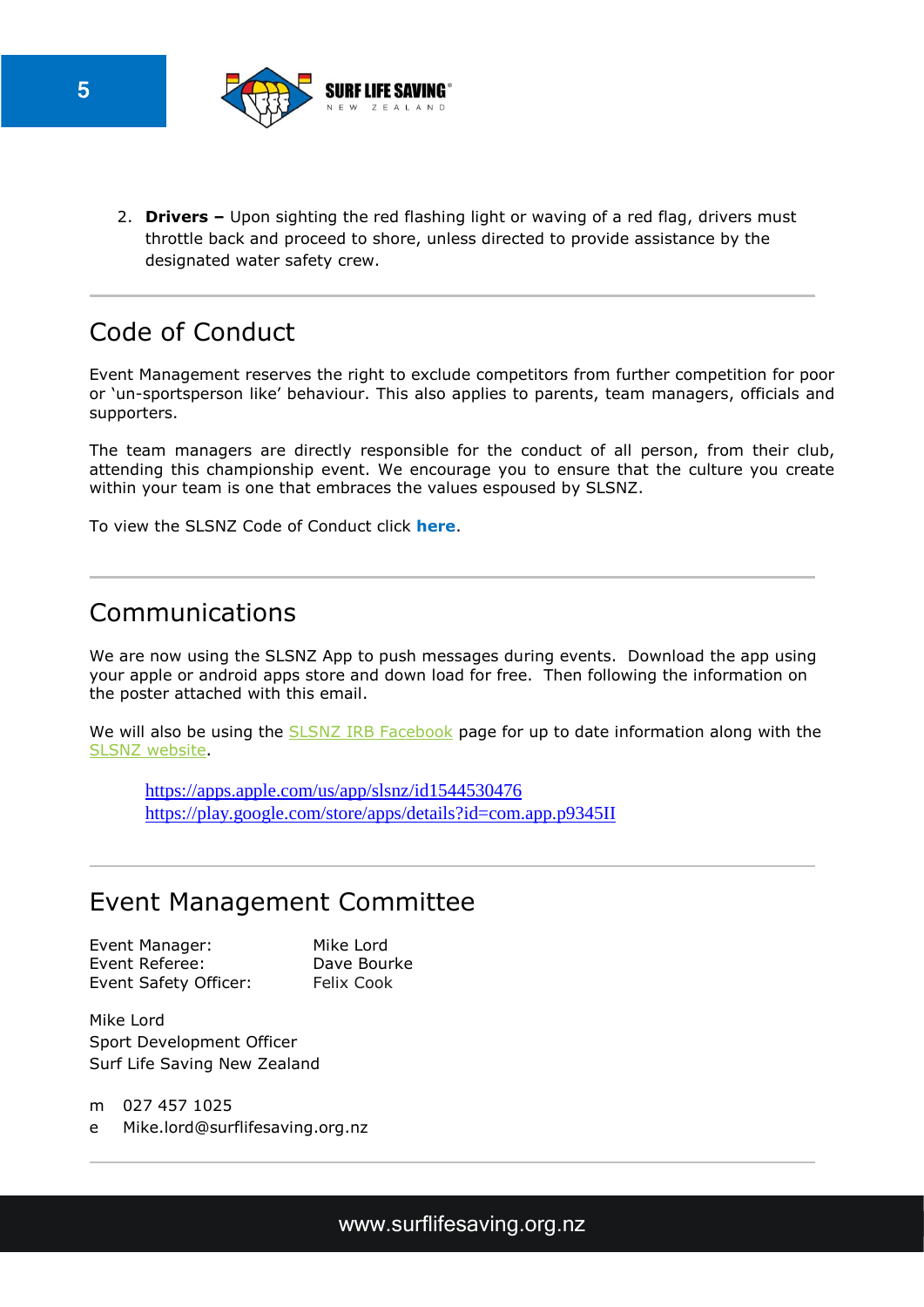

**6 CONFIDENTIAL SURFLIFE SAVING Appendix One** 

#### **Missing Person at Sea - Officials Reflex Tasks**

The continuous sounding of air horns & whistles, and waving of flags to competitors, *confirms*  that a **competitor is missing at sea.** 

#### **OFFICIALS'** response and responsibilities.

- 1. Immediately close and clear the water arena of competitors and craft, by…
- 2. The continuous sounding of air horns & whistles, and waving of flags to competitors, until all competitors are out the water.
- 3. With the assistance of supporters immediately clear competitor's equipment from the beach within the affected arena/s then keep supporters and all competitors, who are **not**  part of the competitor search party (CSP), out of the affected arena/s.
- 4. Arena Referees (AR) with assistance of officials and team managers/coaches, assemble the designated CSP into orderly lines, with fins & goggles/masks, ensuring each are "buddied up," and with lifeguard (LG) support, (preferably 1X10). LGs must have fins and a tube.
- 5. Arena Referees (AR) to 'standby' on their allocated radio channels for instructions from the Event Safety Officer (ESO) who will confirm the location and timing for the deployment of the CSPs.
- 6. When requested, deploy the CSP to sea, then observe and monitor progress of the CSP and their safety. AR to provide feedback to ESO only where necessary and only as radio traffic permits. AR should continue to 'standby' their radios fro further information and instructions.
- 7. Officials may be called upon by the ESO to call for volunteers, (qualified LGs, whom are competent swimmers, and whom have fins, goggles/mask, and preferably a wetsuit vest) from supporters, who are able and willing to take part in the search upon completion of a suitable briefing, to form supporters search parties (SSP). Officials may only deploy SSP after cleared to do so by the ESO or their delegate, and only when the ESO or their delegate is satisfied that the SSP have been adequately briefed of their roles, safety procedures, and the potential hazards and risks.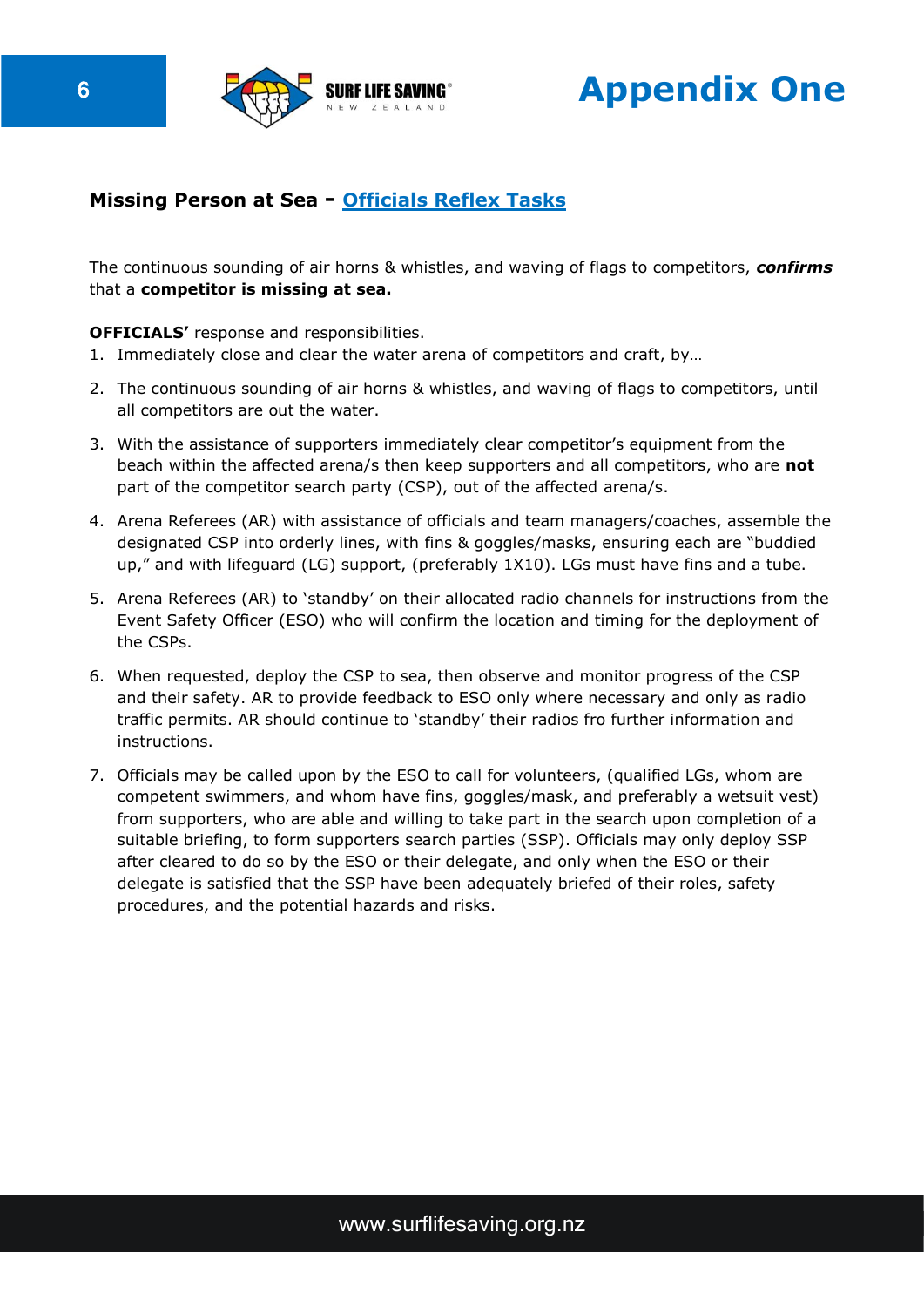

#### **Missing Person at Sea - Managers/Coaches Reflex Tasks**

The continuous sounding of air horns & whistles, and waving of flags to competitors, *confirms*  that a **competitor is missing at sea** 

#### **TEAM MANAGERS/COACHES'** response and responsibilities.

- 1. Team managers to check that their competitors are all accounted for.
- 2. Assign only competent lifeguards (LG) to the competitor search party (CSP) with fins and goggles/masks, and direct them to their Coach or Arena Referees (AR) in the affected arena/s.
- 3. Coaches to report immediately to the AR in their assigned arena and organise their CSP in line/s, ensuring that they are 'paired up' while awaiting instructions from the AR.
- 4. CSP should be sorted into lines with the most capable athletes closest to the water and least capable furthest from to the water. Coaches to remind CSP that when in the water, searchers will take turns at diving under water to search, while the their buddy makes sure they are safe and that their buddy returns to the surface.
- 5. Coaches/Team managers must should know the number and names of their CSP prior to entering the water and ensure that they are all accounted for prior to leaving the water and or search party.
- 6. Team Managers/Coaches and the CSP must follow the instructions of the AR and officials at all times to ensure that the search is implemented in a coordinated manner. If competitors do not feel confident or capable of implementing a search they must withdraw from the CSP, ensuring that they notify their buddy and coach/team manager before leaving the water and or CSP.